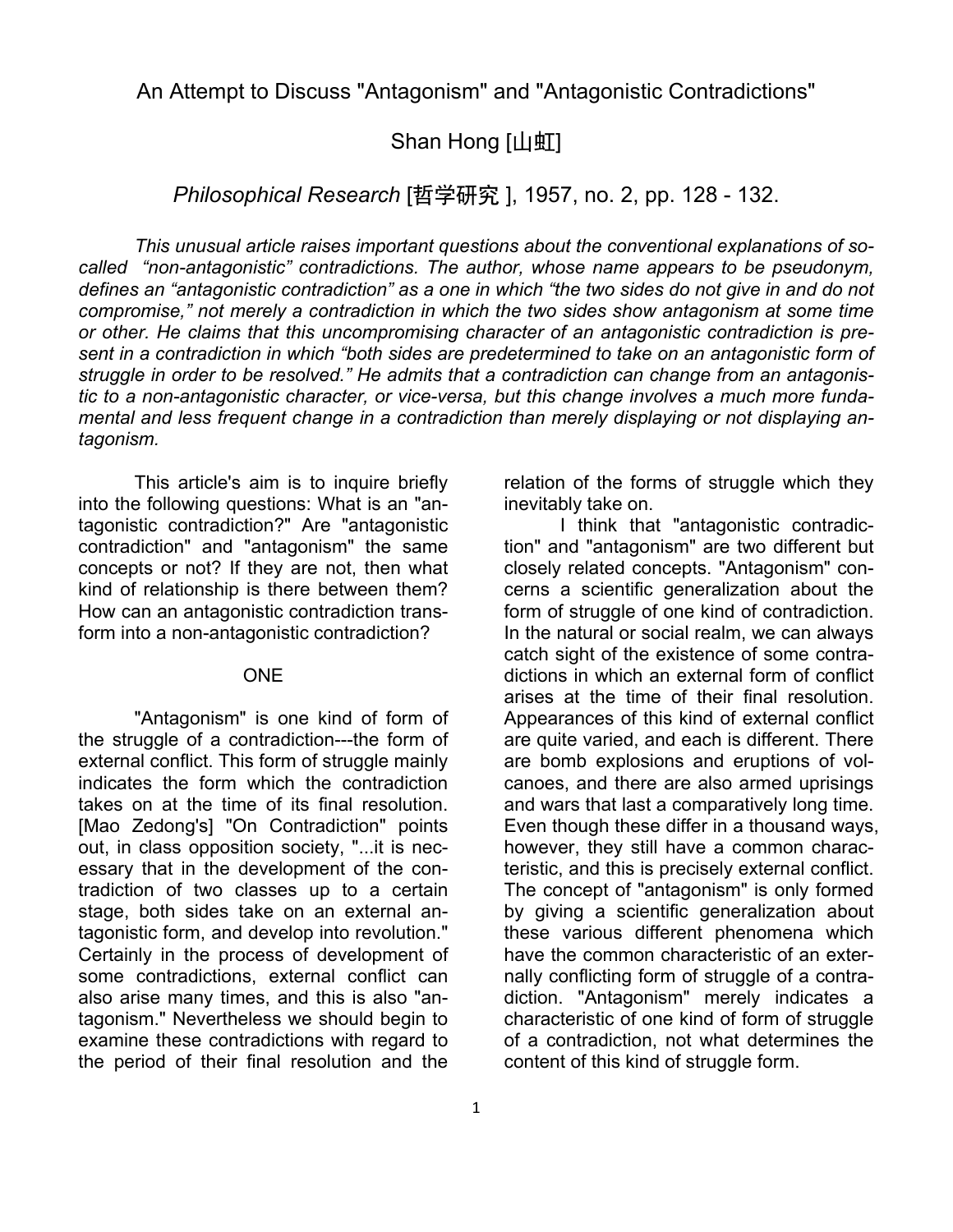If it is said that "antagonism" is a reflection of one kind of form of struggle of a contradiction [and not what determines the content of this form of struggle], then "antagonistic contradiction" reflects the content of those contradictions which inevitably take on an antagonistic form to obtain final resolution. "Antagonistic contradiction" and "antagonism" are related as content to form, and the former determines the latter; there is a close, inseparable relation between them, but their distinction must not be obscured. It is like the relation of use value and exchange value. If there were no exchange value then value would not exist. If the final period of resolution did not take on an antagonistic form, then antagonistic contradictions also would not exist.

"Antagonistic contradiction" is an equally scientific concept, but is not a synonym for "class exploitation." Since the natural and social domains always have a number of contradictions which take on an external, antagonistic form of struggle at the moment of final resolution [but do not have class exploitation], why must they take on this kind of struggle form and not another struggle form in order to be able to strive for resolution? Certainly, it is necessary took for their inherent causes. The specific [129] causes corresponding to the complex content of contradictions in the natural, social, and intellectual realms are not the same. However they also have a common characteristic; as a result of a scientific generalization, this kind of common characteristic results in a scientific concept, which is precisely the concept of "antagonistic contradiction".

Now we must go a step further and study what is the content of "antagonistic contradiction." In other words, we need to study just how a contradiction can be an antagonistic contradiction. I think that a socalled "antagonistic contradiction", is precisely a struggle of both sides of some thing's internal contradiction in which the two

sides do not give in and do not compromise. This kind of contradiction contains the following real possibility (or maximum possibility): its final resolution must pass through the form of external conflict. Some antagonistic contradictions also must pass through many external conflicts in order to be finally resolved.

The two sides of an antagonistic contradiction therefore do not give in and do not compromise because it is a condition of this contradiction's existence, which is determined by the characteristics of both sides of the contradiction, the relation between them, and other factors. For example, a chick is situated in an eggshell. On one side, the chick depends on the eggshell, and on the other side, at a certain period of time it needs to break through the eggshell. If not, it cannot develop and cannot live. As for the eggshell itself, on one side it sets up a protection of the chick's life, and the other side, it also sets up restrictions which affect the chick's development. Neither side of the contradiction concedes to the other or compromises with the other. In contradictions like this, the initial stage moves toward a zone which has an antagonistic character, because its resolution must include the real possibility of taking on an antagonistic form. Under certain conditions, the chick breaks the shell and comes out, and the contradiction is finally resolved. Also inside class society, for instance, in the contradiction between exploiting and exploited classes, in the initial stage, both sides of a contradiction move toward the obvious occurrence of uncompromising and non-conceding qualities. Under normal circumstances, the final resolution of this kind of contradiction, only exists by taking on the real possibility of an antagonistic form. This certainly has something to do with the opposite basic interests of the two sides of the contradiction, but in the study of this sense of "antagonistic contradiction," the more important aspect is that the mass of laboring people absolutely will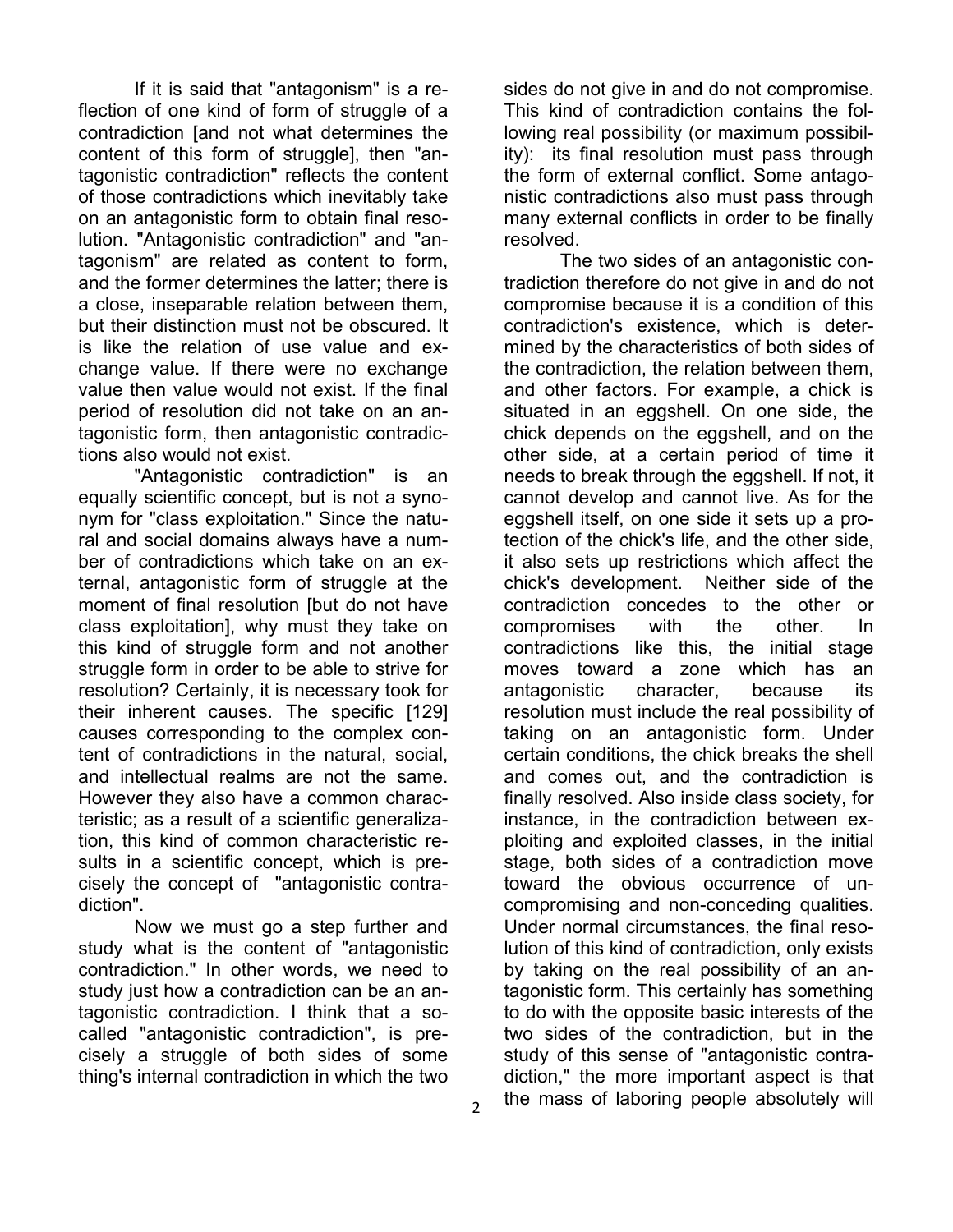not willingly endure exploitation and oppression without rising up in revolution, and the exploiting class absolutely will not surrender unconditionally to the laboring people.

This is what must still be explained: an antagonistic contradiction depends on a certain condition and this condition makes it take on the real possibility of an antagonistic form of resolution of the contradiction; but if this kind real possibility requires having a change into external conflict, then new conditions must still arise. For example, for a bomb explosion, an ignition condition must arise and for a war to break out, the condition that political struggle turn white hot must emerge. In normal circumstances, however, the emergence of this kind of condition is inevitable and cannot be avoided, therefore this kind of possibility can be real possibility. Antagonistic contradiction is absolutely not to be explained as always in a condition of external conflict. Naturally, in the process of development of an antagonistic contradiction, another kind of condition can also appear, which sufficiently changes the characteristics or relationship of the two sides of the contradiction, and then an antagonistic contradiction is transformed into its opposite.

## TWO

Some comrades have concluded that an "antagonistic contradiction" is a "contradiction in which the basic interests of both sides cannot be mediated," or they simply say the result is "a contradiction of basically opposed class interests." This kind of formulation obviously cannot be generalized to natural phenomena, thus it cannot be regarded as a scientific definition of "antagonistic contradiction." Furthermore, this kind of formulation also is not fully suited to social phenomena. Because this generalization does not include the internal contradiction and struggle of exploiting classes, it also does not include the diversity of forms of

class contradiction in new conditions of final resolution.

For example, in the epoch of bourgeois revolution, some countries took up the form of armed struggle and abolished the feudal system. Can this be the opposition of the basic interests of the capitalist class and landlord class or not? If it can be explained this way, then how is it to be explained that some countries also have not taken up the form of armed struggle, because they have adopted more or less improved forms of resolution of contradictions?

Again, war inevitably erupts between imperialists. Certainly, regardless of new conditions which may not have appeared before, contradictions between them also must undergo warfare in order to become resolved. In that case, aren't the class interests between each imperialist group basically opposed but still basically identical? Are all their contradictions antagonistic and also non-antagonistic?

Next we consider briefly whether the formulation that antagonistic contradictions are "contradictions of basically opposed class interests," is suitable even for class contradictions.

Maintaining the comrades' formulation mentioned above encounters the problem of the contradiction of the working class and national bourgeoisie during China's transition period, admitting that its final resolution adopts a non-antagonistic form, but still not admitting that the content (or quality) of the contradiction appeared to change. Their formulation is: "under certain conditions antagonistic contradictions can adopt a non-antagonistic form of resolution." I think this kind of formulation is cannot stand. This is because: First, in the final analysis, the form is determined by the content, [130] and the antagonistic nature of a contradiction determine that its final resolution inevitably adopts and antagonistic form. If the nature of a contradiction and the form of struggle which it is adopts were completely sepa-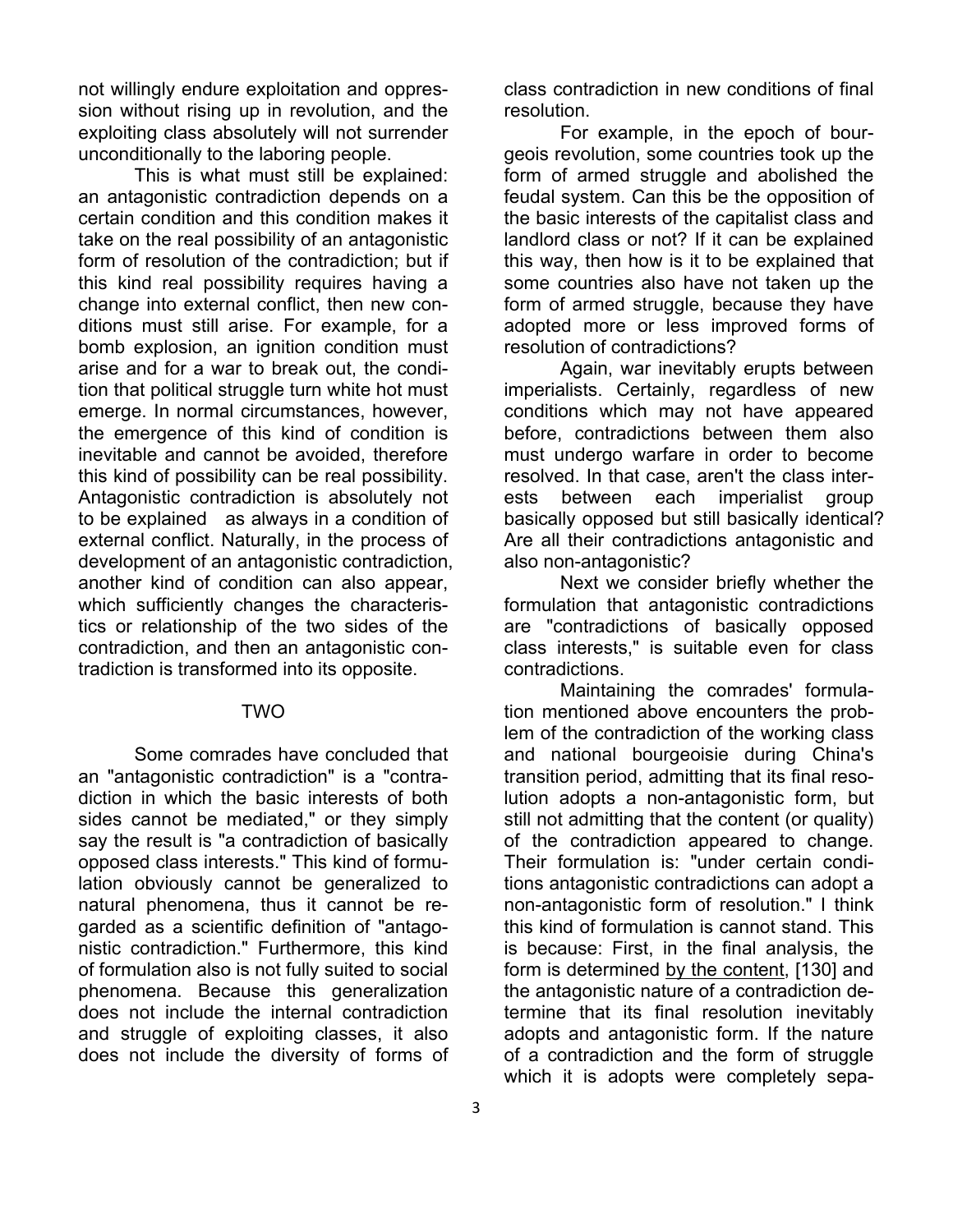rated, and the nature of the contradiction did not give rise to any determinate effect, then this in logic obviously would not make sense. The reply will be that the form of struggle of a real contradiction can change under "specific conditions." But certainly it is necessary to concretely analyze what kind of conditions these so-called "specific conditions" and determine whether or not this kind of condition only appears to influence forms of struggle and cannot actually change the quality of the contradiction. Suppose the apparent condition is this kind of condition: it not only influences the form of struggle, but it above all influences the content of the contradiction, influences the position of both sides of the contradiction, makes one side of the contradiction able to direct the other to surrender peacefully. Suppose, however, that the condition in which both sides of the contradiction do not concede to each other and do not compromise with each other does not already exist, it would it thus be decided that at the time of final resolution this contradiction would also be obliged to adopt a non-antagonistic form? In that case could it be said that the quality of the contradiction appeared to change? I think this can be completely explained like this. In "On Contradiction," Chairman Mao was able to speak clearly about this point: "Contradiction and struggle are universal and absolute, but methods of resolution of contradiction and even forms of struggle, because of the quality of the contradiction, are thus different and not identical. Some contradictions possess open antagonism, some contradictions then are not of this type" (emphasis added by the author). I think that what is called here "open antagonism" just indicates the quality that both sides of the contradiction do not concede to each other and do not compromise with each other, which alone can decide the final "method of resolution of the contradiction" or "form of struggle." On the other hand, if the method of final resolution and form of struggle of one kind of contradiction is non-

4

antagonistic, then what will determine this? It is obviously determined by the nonantagonistic nature of this kind of contradiction.

Second, suppose one says that an antagonistic contradiction can adopt a nonantagonistic form of final resolution; certainly in another situation it can also be said that a non-antagonistic contradiction can take on an antagonistic form of final resolution. Proceeding this way, isn't the scientific predictive character of Marxism abolished for this question? If, when facing one type of contradiction, we still do not know what form of struggle its final resolution will take on, then we have to "submit to the will of heaven", and sink into the realm of chance!

The purpose of the study of the nature of contradictions is involved here. Contradictions are studied in order to unmask contradictions and resolve contradictions, and the quality of contradictions is studied in order to expose this kind of quality, to provide in advance the form of struggle which this kind of contradiction can inevitably take on at the time of its final resolution, and thus tell us that there is adequate preparation, lay down policies in accord with objective reality, promote the resolution of contradictions.

In "On Contradiction," Chairman Mao pointed out that to know the status of antagonism in a contradiction is extremely important, and "it makes us understand that in class society, revolution and revolutionary war is unavoidable. If this is abandoned, then leaps of social development cannot be accomplished, reactionary ruling classes cannot be overturned to enable people win political power." It is very clear that we recognize the antagonistic contradictions of class society precisely in order to persist in the Marxist-Leninist theory of social revolution (in normal circumstances, to use violence to seize political power), prevent reformist attacks, and finally resolve of this kind of antagonistic contradiction. The qualities of contradictions are definitely not stud-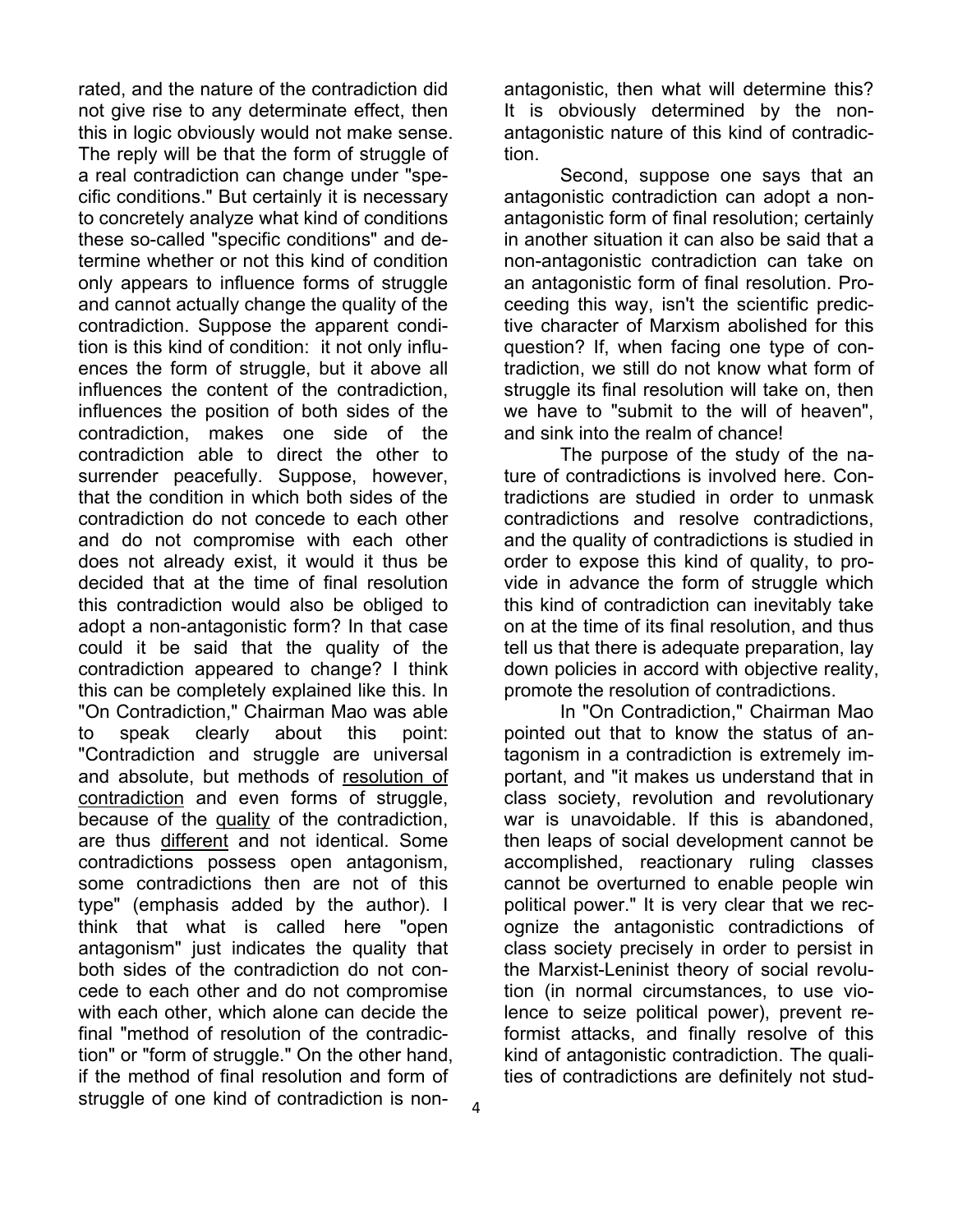ied just in order to study the qualities of contradictions. If we regard some kind of contradiction (perhaps a class contradiction) as already destined to adopt a non-antagonistic form when resolution occurs, but we still stubbornly insist that this kind of contradiction is antagonistic, then this makes a big departure from the aim of the study of the quality of contradictions, and thus makes it lose any meaning.

The question of the methods of study is also involved here. All abstract scientific concepts emerge from and summarize a large number of different phenomenon of objective things which differ and but are identical in essence. These concepts should yield concepts that conform to the reality of things, but should not make reality agree grudgingly with a predetermined concept. We cannot prefabricate a concept (no matter whether it is scientific or not) and then arrange things in order and force them inside the circle of this concept; what conforms will remain, but what does not conform will be got rid of. Regarding "basically opposed class interests" as the definition of the concept of antagonistic contradiction is just like this: natural phenomena are not about socalled social classes and do not correspond with this framework, which is only left aside in any case. Contradictions between imperialists do not conform to this framework, and are also an exception. The contradiction of China's working class and capitalist class does conform to this framework and leads to a conclusion about antagonistic contradictions, but as to the form of struggle which the final resolution of these contradictions take on, another theory is also needed, and so forth. I think that this kind of procedure cannot be called a scientific method. For the correct scientific study of the question, it is necessary first to return for a second time to investigate the true content of the concept of antagonistic contradiction. Without the correct concept, thought will sink into confusion.

Certainly this is not to say that the method of regarding "a contradiction whose two sides are basically opposed interests" as the content of an antagonistic contradiction is completely incorrect. If this kind of formulation were only used for the contradiction of exploiter and exploited classes, it would be correct. Both sides of the contradiction of exploiter and exploited classes frequently show the refusal to concede or compromise, but one factor of both sides refusing to concede or compromise is precisely basic opposition of class interest. But this point cannot be regarded as the only factor. In the study of this issue of antagonistic contradiction it will be said that if a change in the balance of class power can give rise to one of the two sides of a contradiction [131] making a concession toward the other side, this constitutes a basic character and can be a very important condition. Once this condition appears, the real possibility taking on an antagonistic form of final resolution of the contradiction can disappear. Even though two class interests still are basically opposed, the quality of the contradiction changes.

This shows that although regarding an antagonistic contradiction as "a contradiction of basically opposed class interests," is partly true, its narrow and one-sided character is also revealed, and it is shown to be an artificial, rigid, unscientific concept. To use it come study the quality of a contradiction would inevitably run into a stone wall.

Some comrades say that to recognize a condition under which the contradiction of the working class and the capitalist class is regarded as non-antagonistic contradiction would obscure the distinction between worker-peasant contradictions and laborcapital contradictions. I also think this kind approach is untenable. Worker-peasant contradictions and labor-capital contradictions have an essential distinction, which is precisely the distinction of basically identical versus basically opposed class interests, but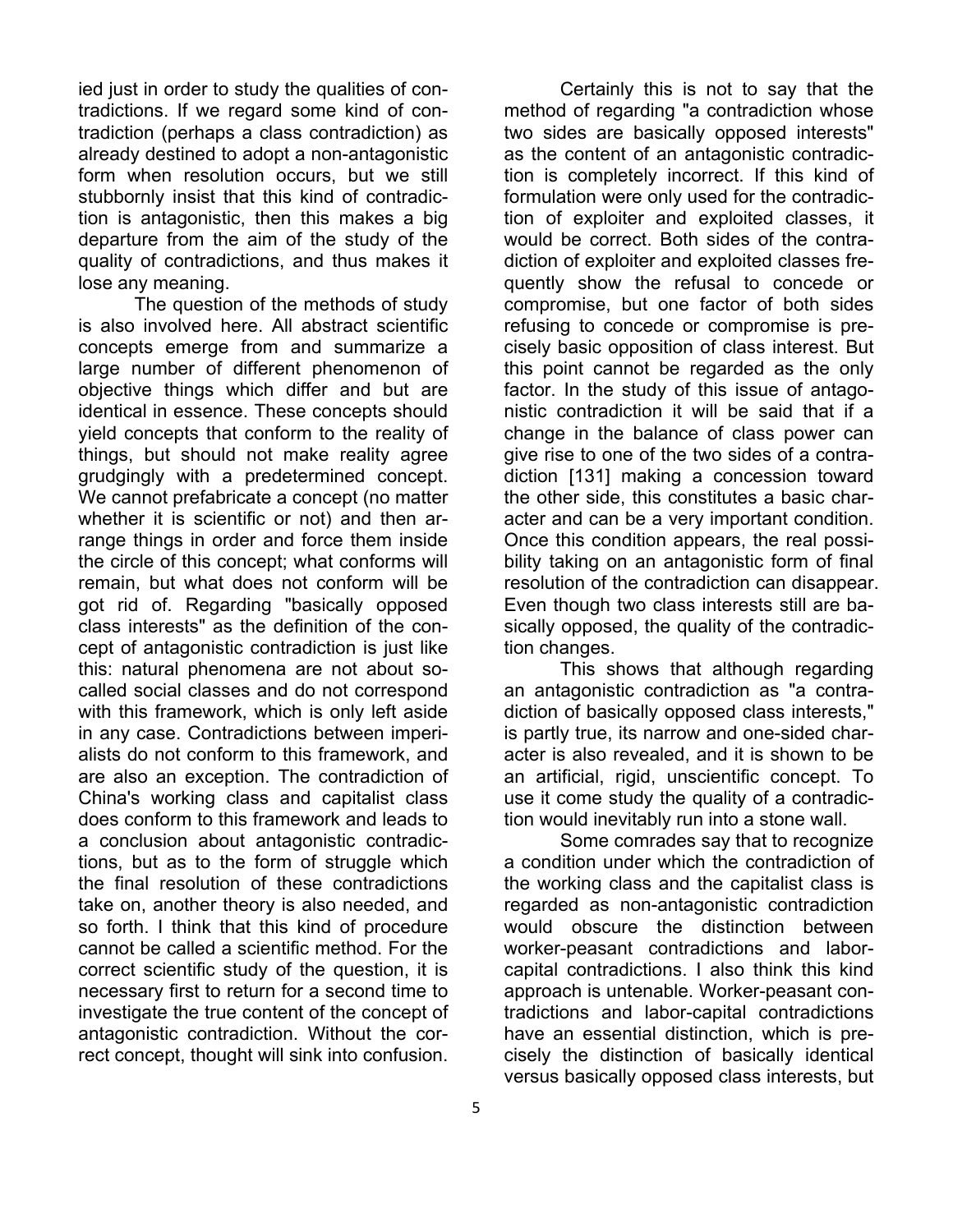this is not the distinction between antagonistic and non-antagonistic contradictions."

Antagonistic contradiction" only indicates a kind of contradiction of things in which both sides are predetermined to take on an antagonistic form of struggle in order to be resolved, and it cannot indicate the specific character of "antagonism." The various specific characteristics of contradictions should not all be included in the two concepts of "antagonism" and "nonantagonism." For example, under China's present conditions, the forms of struggle of worker-peasant contradictions and laborcapital contradictions have many specific points of difference, but have one point of identity, which is that these two groups of contradictions both specifically take on nonantagonistic forms to obtain resolution.

If the above-mentioned approach is to be tenable, then we also can ask the questions: can our country's current labor-capital contradictions and the contradictions of the working class and the popular masses of the whole nation before liberation with imperialism, feudalism, and bureaucrat capitalism, all be regarded as antagonistic contradictions? Can it be said that the distinction between the two groups of contradictions is obscured and can it be said that we treat contradictions with the national bourgeoisie and with imperialism, feudalism, and bureaucrat capitalism as having to take on completely identical forms of struggle?

## THREE

Antagonistic contradictions and nonantagonistic contradictions can transform into each other, but that is not to say that they must do so. Some qualities of contradictions basically cannot change. For example, the certainty of death will be explained as the final resolution of a contradiction in a person's physiology.

But many qualities of contradictions, however, can change. This kind of transformation depends on certain natural and social conditions. Once new conditions appear, they give rise to changes in the positions and relations of both sides of a contradiction, and it also becomes possible to change the quality of the contradiction. As examples of antagonistic contradictions changing into non-antagonistic contradictions we cite: in the capitalist system, contradictions of the forces of production and the relations of production, production and waste, city and village, mental labor and physical labor, exchange value and use value, etc., all contradictions which contain a real possibility that their final resolution must take on an antagonistic form. Therefore, these contradictions all are antagonistic contradictions. The quality of these contradictions depends on social conditions which are capitalist institutions (there are some which depend for their existence on any exploitative system). If this condition happened to change, for example, by establishing a New Democratic or socialist system, then, even though contradictions still exist in these things themselves, antagonism would then disappear. Antagonistic contradictions transform into nonantagonistic contradictions.

We can also say this about class contradictions. The quality of class contradictions likewise depends on certain social conditions. In the general situation, class contradictions are antagonistic contradictions, and this is because those depending on someone else for their existence are an exploiting class, which occupies the ruling position of the social system. If major changes were to happen to this system, how could the quality of its contradictions be absolutely unchangeable?

Certainly, a change in objective conditions does not always necessarily give rise to a change in the quality of a contradiction (for example, after the liberation of the whole country, the contradiction of the peasantry and landlord class still has an antagonistic form of resolution), because of its insufficient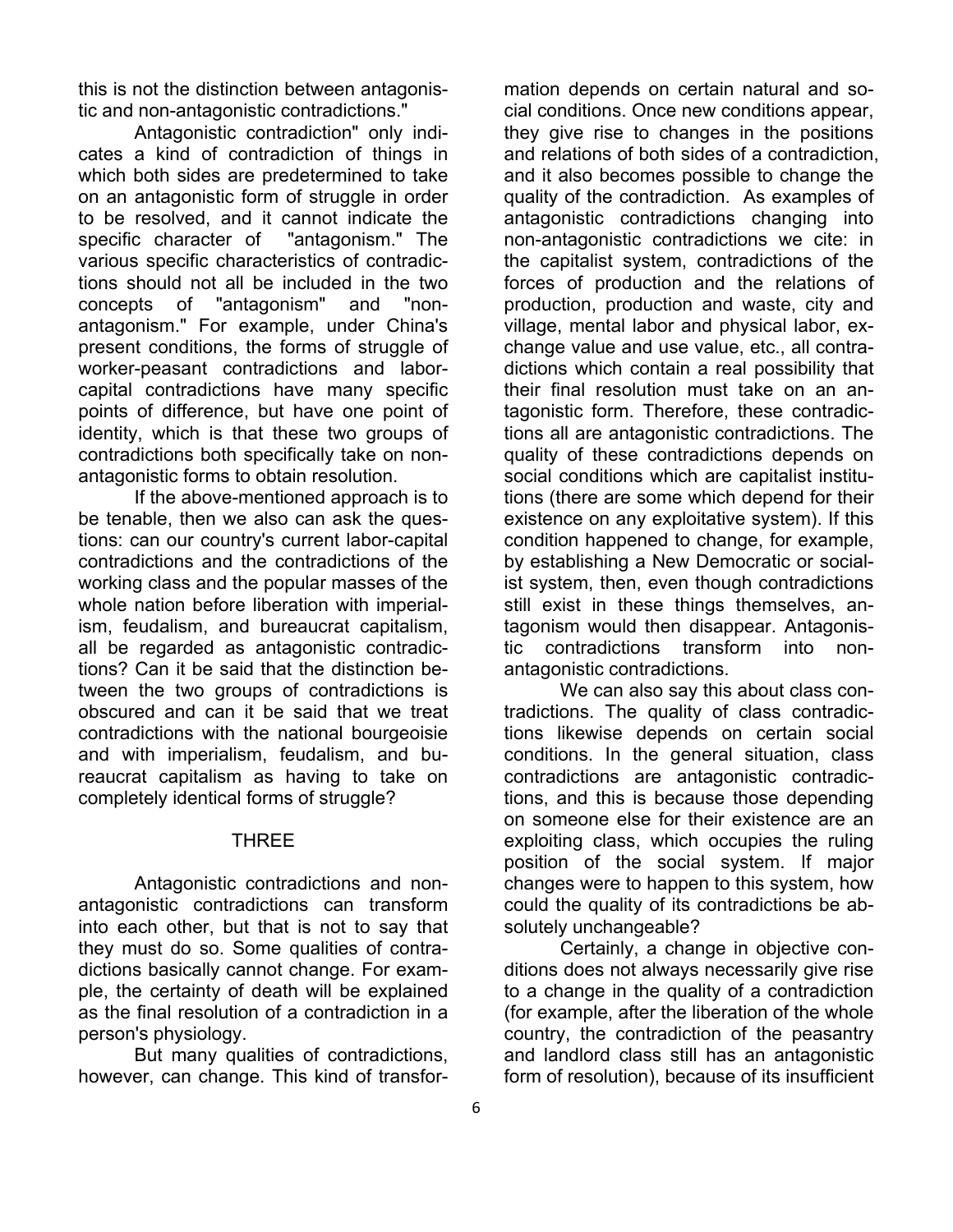application to some kind of contradiction to produce the real possibility of peaceful resolution. It cannot be denied, however, that objective conditions change the quality of a contradiction, a change which gives rise to decisive action. The important issue is the concrete analysis of the quality of every kind of contradiction and finding the real possibilities which are contained inside it.

Some people think that for class contradictions, an antagonistic contradiction must be eliminated and cannot be transformed. I think that this kind of view is a bit too absolute. It is true that in past history, class contradictions transforming and turning into non-antagonistic contradictions is rare, and from now on, this kind of situation is also unlikely to be a universal phenomenon. But I'm afraid it is wrong not to consider changes in the international situation, not to consider changes in the social condition of every country, not to consider internal opposite classes that a country possesses and the change of the characteristics and relations between them, but seize on one obstinate formula. I want to construct a similar but not very precise analogy (because a class contradiction is exactly like a class contradiction, but not all analogous cases can be exactly like a class contradiction): in the past in our country, it was necessary to say that between the parties that represent the interests and thought of the national bourgeoisie and the CPC there existed an [132] antagonistic contradiction. But in the present, perhaps we will arrive at a socialist society after many years, and these party groups will still exist and have coexisted with the CPC over a long period of time. Could it then still be said that their contradiction with the CPC remains antagonistic? I think it is unlikely anyone will admit that this is an antagonistic contradiction. That is just to say that if the quality of this kind of contradiction, which is similar to a class contradiction, can also change along with change and transformation of social conditions, then why is it

that a class contradiction cannot transform into the opposite of what is expected?

In brief, the fact that antagonistic contradictions can be transformed into nonantagonistic contradictions just means that the final resolution of this kind of contradiction appeared to have a real possibility of taking on an antagonistic form but this original real possibility of taking on an antagonistic form of resolution tends to disappear.

Some people say that a contradiction undergoes antagonism several times before it can obtain final resolution, and say that the result is that antagonism and nonantagonism frequently change. Today if a contradiction's struggle takes on an antagonistic form, then it will be said that this kind of contradiction is antagonistic; if in the future the contradiction's struggle takes on a non-antagonistic form, then it will be said that this kind of contradiction turned into a non-antagonistic contradiction. This way of understanding the transformation of a contradiction is one kind of view. It not only confuses form and content, but it drops the determination of form by content into a quagmire.

I think that one kind of contradiction is antagonistic or non-antagonistic, depending on the real possibility of the form of struggle that it takes at the time of resolution. As for the process of development of contradictions, the influence of a certain number of conditions can make an antagonistic contradiction take on a non-antagonistic form of struggle, and can also make a nonantagonistic contradiction take on an antagonistic form.

As an example of the former kind of transformation, consider that in the capitalist system, contradictions of the working class and capitalist class are generally all antagonistic. Besides the form of external antagonism inevitably taken on in final resolution of this contradiction, external antagonism also frequently appears in the process of the development of these contradictions. But it cer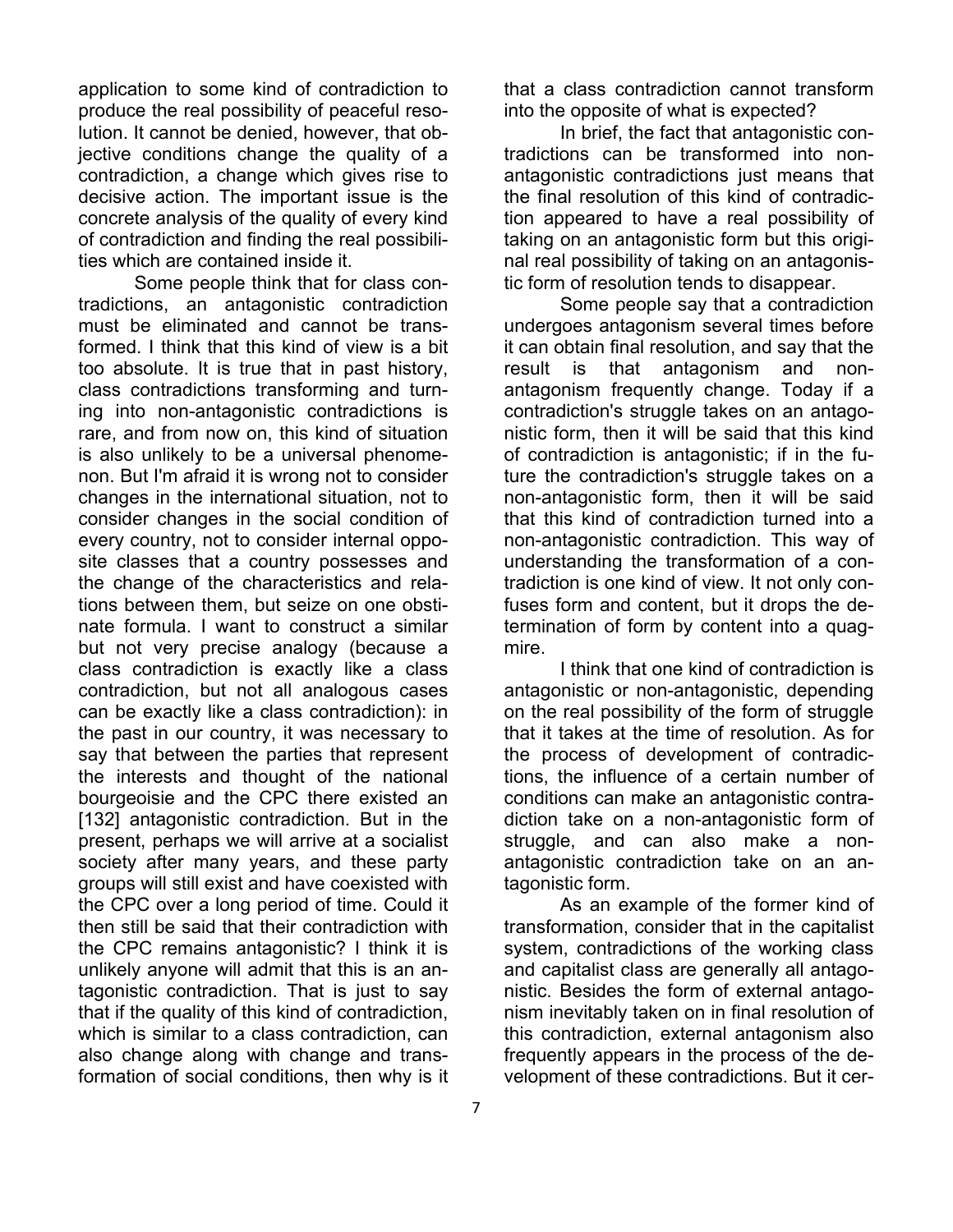tainly cannot be said that this kind of external antagonism occurs every day. After an economic crisis there can be a recovery, a prosperous stage, and after a strike struggle is over, there can be a period of return to work. During this time the contradiction takes on a non-antagonistic form. This appearance of this kind of form is determined by many objective conditions. The question is whether these objective conditions are insufficient to change the position and relationship of the two sides of the contradiction, and insufficient to form the real possibility that one kind of final resolution of the contradiction takes on a non-antagonistic form. Therefore, the appearance of this kind of non-antagonistic form is brewing a more serious antagonism.

As an example of the latter kind of transformation, consider the circumstance that the master class is in power, and a peasant disturbance can take place in part of a region. The contradiction of the working class and the peasantry is non-antagonistic, but the emergence of a certain number of objective conditions, give rise to partial, temporary, external antagonism. The question is whether this kind of partial, temporary external antagonism could not possibly change the quality of the contradiction and could not form the real possibility that it will take on an antagonistic form in the period of its final resolution.

It follows from this, I think, that for every kind of contradiction in which the process of its development takes on various forms of struggle, its relation to the real possibility of taking on a form of struggle in the period the final resolution should be examined, its relation to the quality of the contradiction must also be examined. The objective conditions for taking on this or that kind of struggle form must be concretely analyzed, but not there is no need to be confused by forms of struggle.

As for the reaction of the form of struggle to the content of a contradiction,

this should also be appraised. For example, if in one kind of non-antagonistic contradiction, because of the influence of objective conditions, an antagonistic form frequently erupts, then this can give rise to a transformation of the quality of the contradiction. Although this issue has a fairly obvious connection to the subject of this essay, detailed additional study of it cannot be given here.

If the final resolution of one kind of contradiction is regarded as having lost the possibility of taking on external antagonism, that does not at all exclude its simultaneously having additional possibilities. These latter possibilities, however, are not real possibilities (they are comparatively small or very small), and are hardly the possibility of an inevitable need to change. If Marx long ago pointed to the picture of the powerful nation of Great Britain, which had the possibility of the peaceful surrender of the capitalist class to the proletariat, this kind of possibility is still not real possibility. He only regarded the British working class as having the capacity to become big and powerful enough to bring the capitalist class under control, and if condition emerge later that show the intention of the British capitalist class also showed the emergence of conditions producing the intention to surrender peacefully, this kind of possibility can change into a real possibility. At the present time in Britain there is still a real possibility that the contradiction of the working class and the capitalist class will take on an antagonistic form of final resolution. It still can happen that after our country's war of resistance against Japan, we will continue to preserve the existing unified condition and avoid the possibility of civil war between our party and the KMT reactionary group. The party expended a major effort in striving for this change into the loss of one possible aspect. But at that time a real possibility of a civil war crisis was increasingly aggravated (finally Chang Kai-Shek tore up the armistice